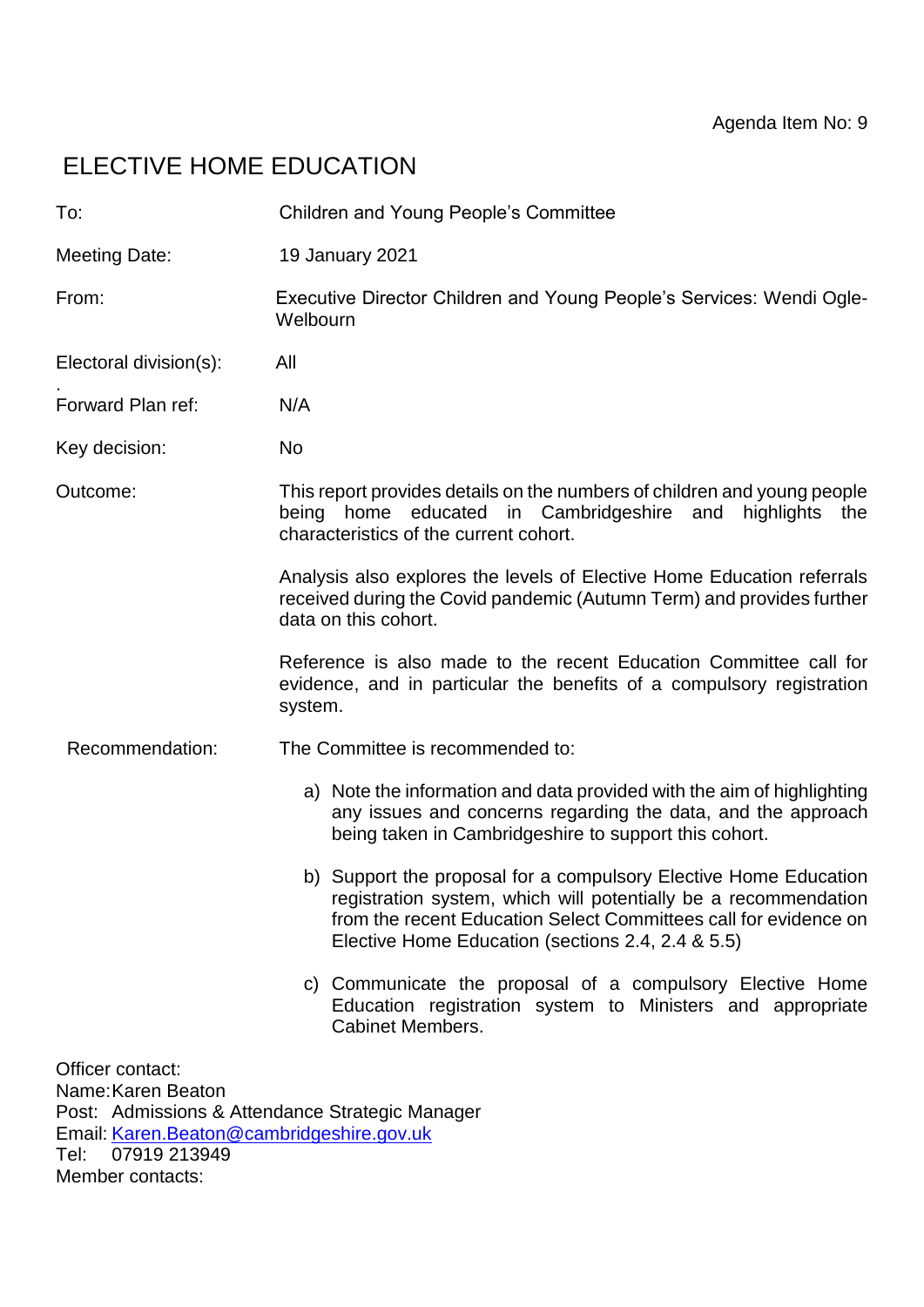Names: Councillor Bywater<br>Role: Chair Role:<br>Email: Email: [simon.bywater@cambridgeshire.gov.uk](mailto:simon.bywater@cambridgeshire.gov.uk) Tel: 01223 706398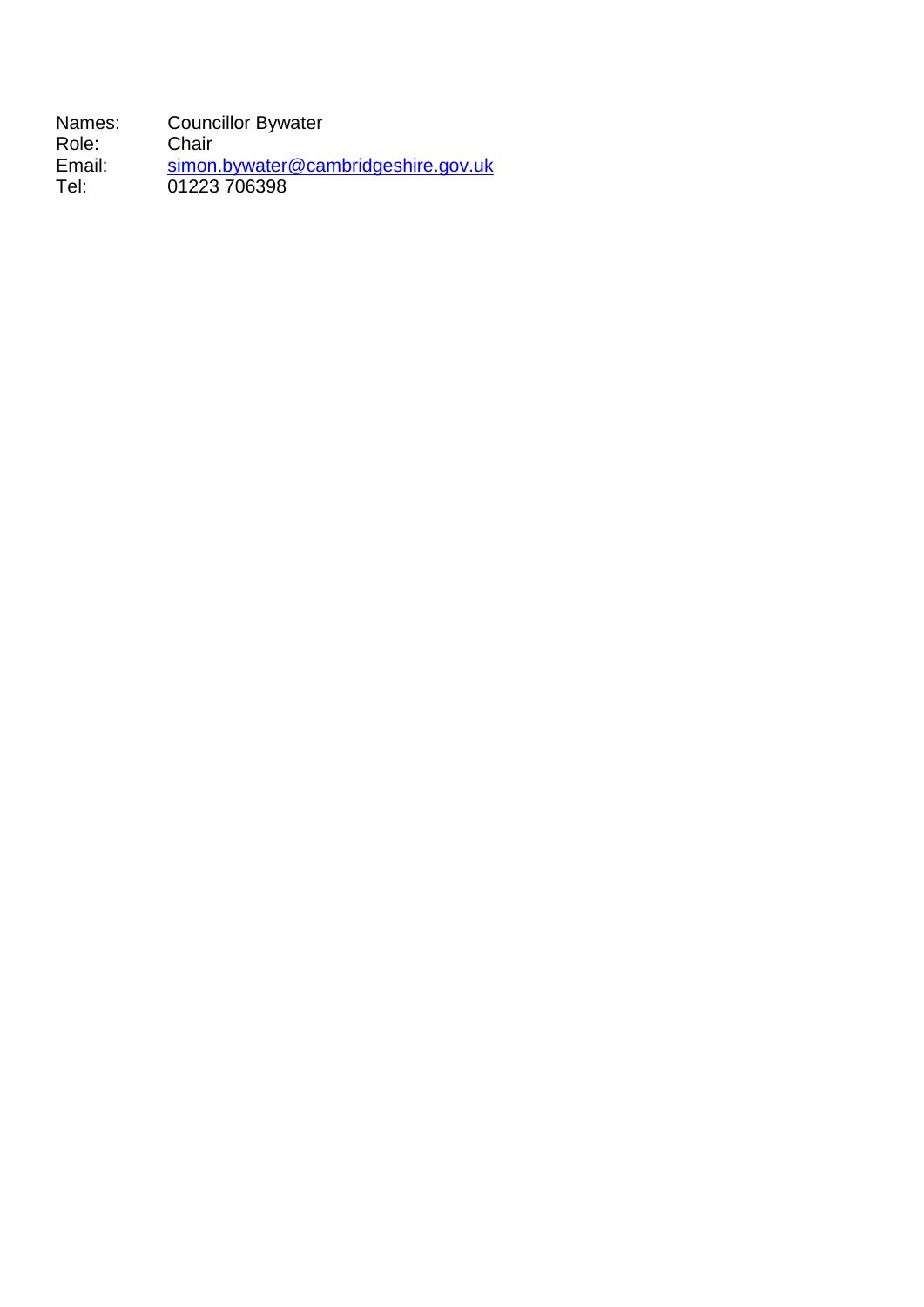# 1.0 Background

- 1.1 Parents are legally responsible for ensuring that their child receives an education according to the Education Act, 1996, either by sending their child to school or educating otherwise.
- 1.2 Education is compulsory for all children from the start of the school term following their fifth birthday, to the last Friday of June in the year that they turn 16 years old. Whilst education is compulsory, school is not. Parents can choose to provide their child with a suitable education at home, and this is known as Elective Home Education (EHE). The responsibility for a child's education rests with their parents. Section 7 of the Education Act 1996 states that:
	- a) The parent of every child of compulsory school age shall cause him to receive efficient full-time education suitable to his age, ability and aptitude, and
	- b) To any special educational needs he may have, either by attendance at school or otherwise.
- 1.3 The type of educational activity can be varied and flexible. Parents who decide to Electively Home Educate (EHE) are not required to:
	- Teach the National Curriculum
	- Provide a broad and balanced education
	- Have a timetable
	- Have premises equipped to any particular standard
	- Set hours during which education will take place
	- Have any specific qualifications
	- Observe school hours, days or terms
	- **Give formal lessons**
	- Mark work done by their child
	- Formally assess progress or set development objectives
	- Reproduce school-type peer group socialisation
- 2. Main Issues
- 2.1 Parents in Cambridgeshire who decide to home educate are not a homogenous group, and report a wide range of reasons for home educating. However, there is an increasing trend in parents removing their child from a school roll to EHE due to dissatisfaction with schools, and a feeling that to home educate is the only option left, as evidenced in the following national summary analysis 2020 from the Association of Directors of Children Services (ADCS)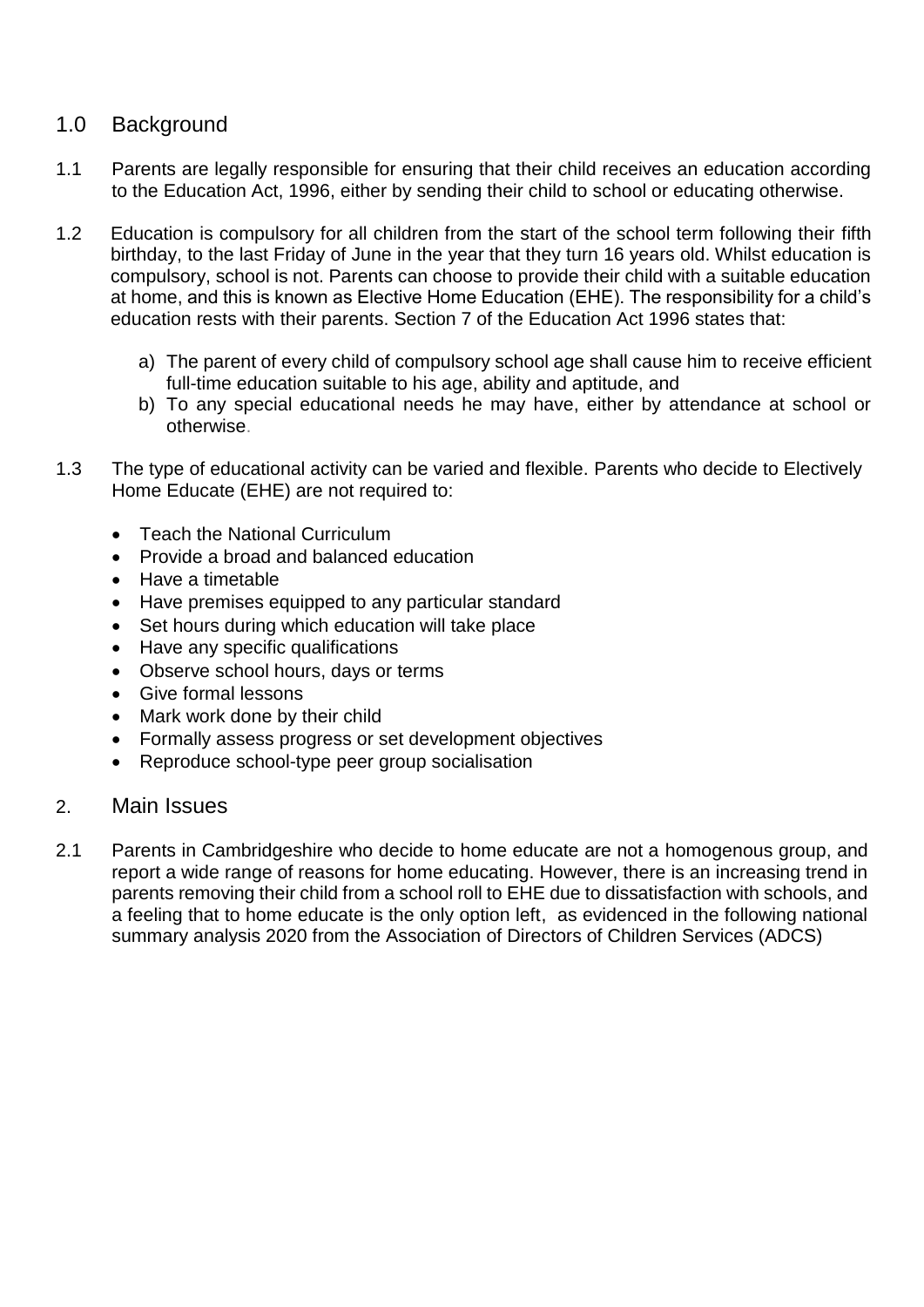

*Further local data provided in Appendix One* - Analysis of Cambridgeshire Elective Home Education

- 2.2 The dynamic of the EHE cohort has fundamentally changed in that the more traditional parent, whose choice to home educate is based on deeply held philosophical beliefs, and who generally take a lot of time and consideration in the education they provide, have been overtaken by those who meet one or more of the following criteria:
	- They have children with complex needs
	- There has been a relationship breakdown between schools, parents and children
	- The family see it as a means of resolving pressures at schools

(Reference Ofsted – Research and analysing – Exploring Moving to Home education in secondary: research summary

Government Publications - [Exploring moving to home education in secondary schools](https://www.gov.uk/government/publications/exploring-moving-to-home-education-in-secondary-schools)

- 2.3 The changing dynamic of the EHE cohort means that a greater majority of parents are not making a positive decision to home educate. The current **regulatory** framework is not sufficient and the benefits of a system that requires local authority (LA) intervention before a school removes a child to be to be home educated needs to be considered to determine the preparedness of the provision, and also whether it's appropriate to advice schools to off roll.
- 2.4 Enhancing the relationship with the EHE community, and working collaboratively to manage issues facing this cohort is an important function of the local authority. Linked to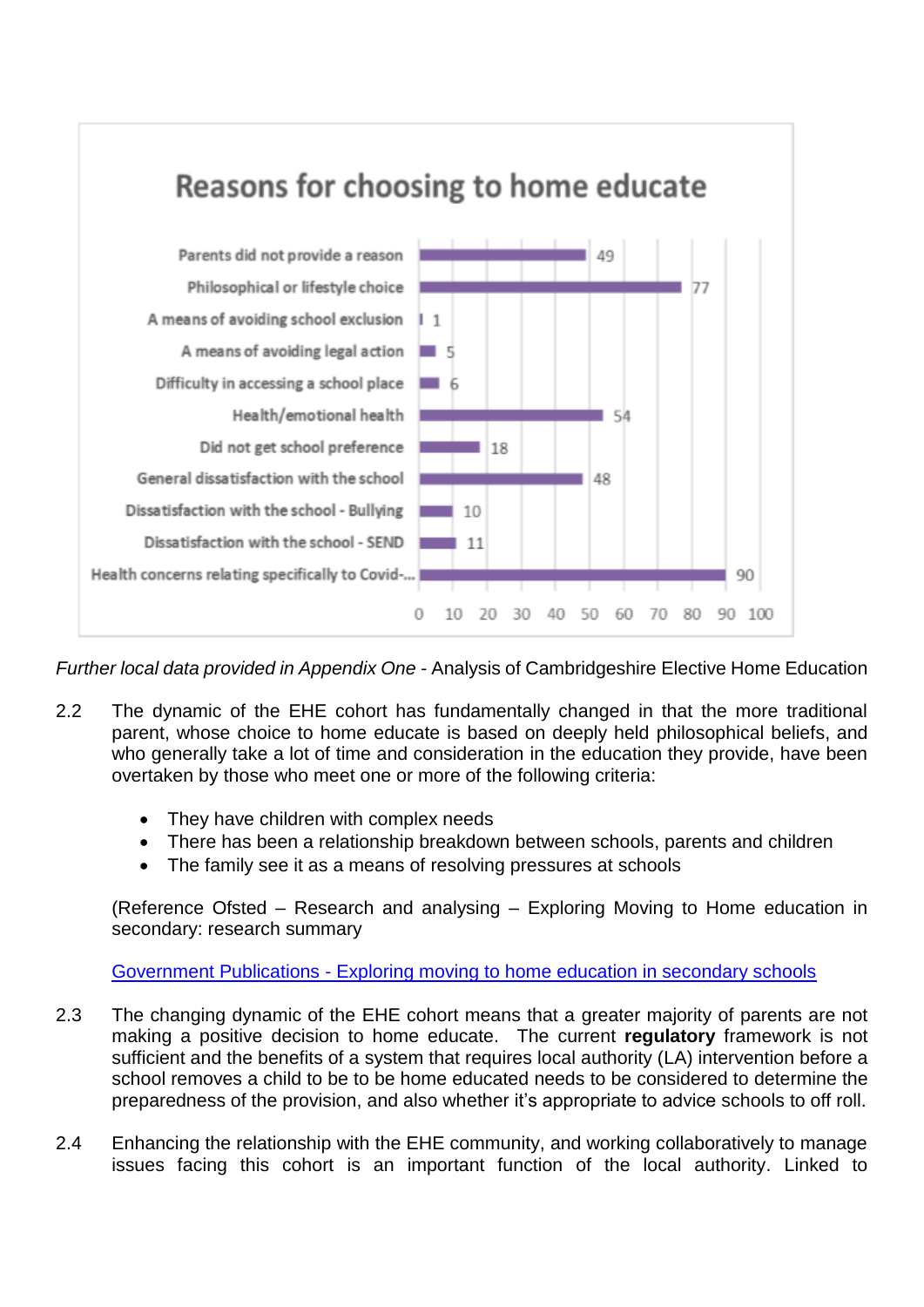recommendation (b), it is the Officers' view, therefore, that a national registration system would provide a number of benefits over the current arrangements. These include ensuring that there is a full and appropriate education offer available to all children whose parents choose to educate them at home.

- 3.0 Local Authority Responsibility
- 3.1 The guidelines for local authorities on EHE was updated in 2019, strengthening some aspects of the duties to help them manage their relationships with home educating parents. The guidance aimed to clarify the balance between the right of the parent to educate their child at home and the responsibilities of the local authorities:

[Elective Home Education Guidance for Local Authorities](https://assets.publishing.service.gov.uk/government/uploads/system/uploads/attachment_data/file/791527/Elective_home_education_gudiance_for_LAv2.0.pdf) 

*Section 6.5 of the guidance states – "The most obvious course of action is to ask parents for detailed information about the education they are providing. Parents are under no duty to respond to such enquiries, but if a parent does not respond, or responds without providing any information about the child's education, then it will normally be justifiable for the authority to conclude that the child does not appear to be receiving suitable education and it should not hesitate to do "*

This statement provided the opportunity for a direct link to local authorities' statutory duties in relation to children missing education investigations and for these to be incorporated into EHE processes. In Cambridgeshire this means that, whenever a parent fails to provide or provides inadequate information on the education provision a child is receiving, we investigate the case as a Child Missing Education. Where it is deemed appropriate, a parent will be issued with a School Attendance Order in order to ensure that a child receives the education to which they are entitled.

**Section 4.2 states – "Statutory duty under s.436A of the Education Act 1996 - to make arrangements to enable the authority to establish, so far as it is possible to do so, the identities of children in its area who are not receiving a suitable education. The duty applies in relation to children of compulsory school age who are not on a school roll, and who are not receiving a suitable education otherwise than at school (for example, at home, or in alternative provision). Until a local authority is satisfied that a homeeducated child is receiving a suitable full-time education, then a child being educated at home is potentially in scope of this duty.** 

- 3.2 However, many issues still exist in terms of the different ways that local authorities and parents interpret the meaning of the guidance. This is particularly pertinent in the approaches taken in relation to local authorities' duties in the 'assessing' of education provision and the level of expected engagement.
- 3.3 The right of a parent to EHE is a strongly defended legal right. Lobbying groups and local authorities often find themselves at odds over the lack of clear duties in relation to the routine monitoring, and the duties to ensure home education is satisfactory.
- 3.4 There is also a tension in the balancing of the right of a parent and that of the child's right to an education as proclaimed by the Universal declaration of Human Rights (Article 26).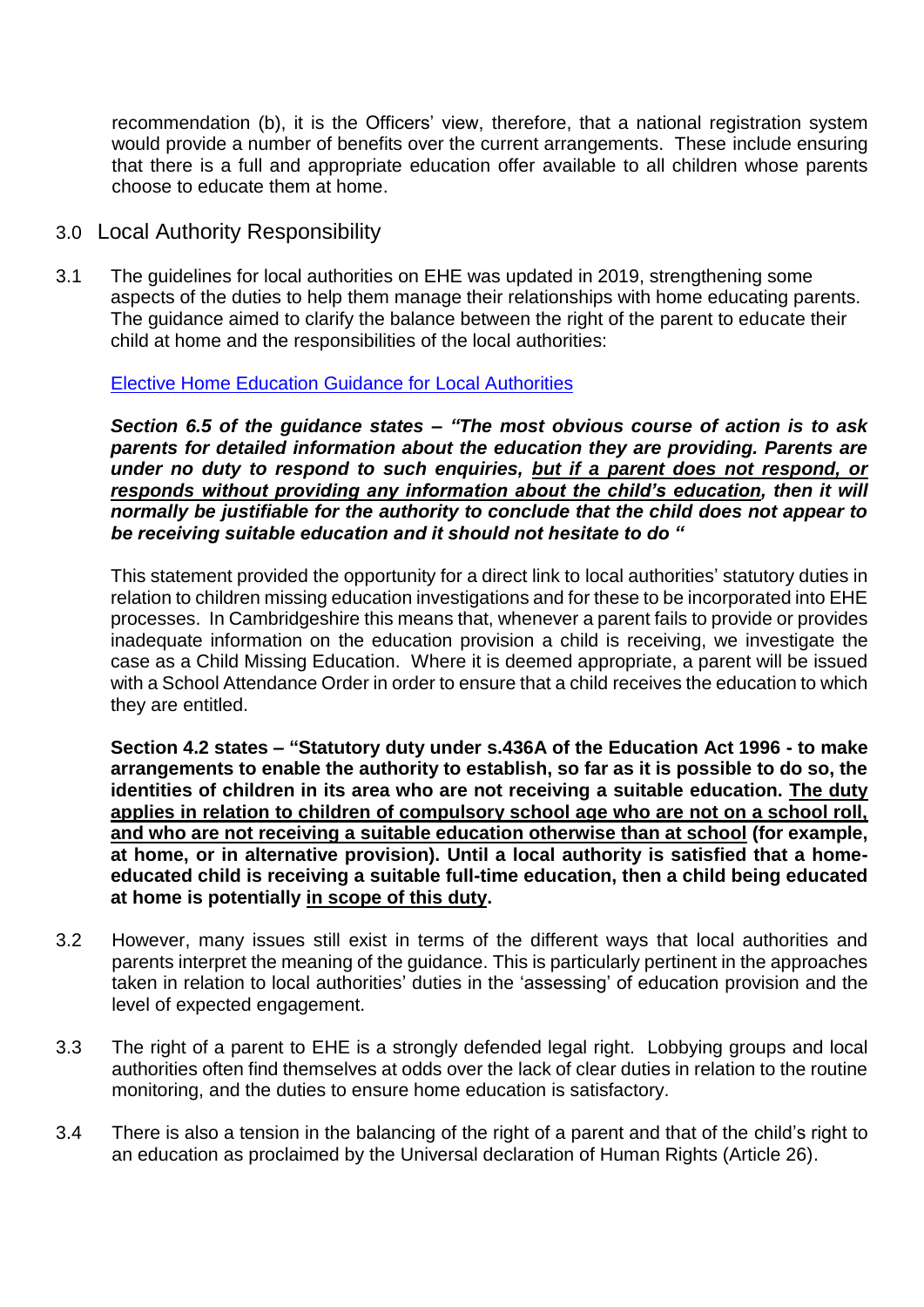# 4.0 EHE in the spotlight

4.1 Since 2016, The Association of Directors Children Services (ADCS) has undertaken an annual EHE survey to capture the number and characteristics of children and young people who are known to be home educated. The data have demonstrated a year-on-year national increase in EHE numbers:

[Elective Home Education Survey 2020 | ADCS](https://adcs.org.uk/education/article/elective-home-education-survey-2020)

- 4.2 In November 2017 the Children's Commissioner issued a briefing titled Falling through the [gaps in education.](https://www.childrenscommissioner.gov.uk/publication/briefing-falling-through-the-gaps-in-education/) Section 2.2, Home Education, provides key points around the numbers of children being home educated in England and raises concerns regarding the lack of current oversight and monitoring.
- 4.3 The Office for Standards in Education's (OFSTED's) National Director Social Care, Eleanor Schooling published a briefing on the 21 December 2017 in which she highlighted the need to more effectively safeguard some children who are currently being home educated. She also raised concerns that there was an increased number of vulnerable children educated at home who were not receiving an effective education.

Social Care Commentary - Hidden Children - [The challenges of safeguarding children who](https://www.gov.uk/government/speeches/social-care-commentary-hidden-children-the-challenges-of-safeguarding-children-who-are-not-attending-school)  [are not attending school](https://www.gov.uk/government/speeches/social-care-commentary-hidden-children-the-challenges-of-safeguarding-children-who-are-not-attending-school)

- 4.4 The Covid pandemic provided parents with the opportunity to experience home learning, and many reflected on the more positive aspects of educating their child at home - along with those parents expressing anxieties about the safety of the school environment. Subsequently there was a large increase in the numbers of referrals to home education nationally during the autumn term, which generated much media attention, as well as calls for a compulsory registration system.
- 4.5 On 30th September 2020 the Education Select Committee launched [an Inquiry into Home](https://committees.parliament.uk/committee/203/education-committee/news/119651/education-committee-launch-home-education-inquiry/)  [Education.](https://committees.parliament.uk/committee/203/education-committee/news/119651/education-committee-launch-home-education-inquiry/)

# 5.0 Conclusion

5.1 There needs to be a re-alignment of the current legal duties in relation to the monitoring of the education provision being provided by parents when they decide to home educate. This does not necessarily require a parent to follow the national curriculum – some of the best programmes that have been observed in Cambridgeshire are those where the parent adopts a 'child-led' approach, and there is no doubt about the parental commitment to their child's education. However, this is not the case for all children. Officers consider there would be real benefit, therefore, if a national quality assurance framework of expectations were to be agreed that included the opportunity to obtain the voice of the child.

The current guidance is inadequate:

*"ordinarily make(s) contact with home educated parents on at least an annual basis so that the authority may reasonably inform itself of the current suitability of the education provided. In cases where there were no previous concerns about the*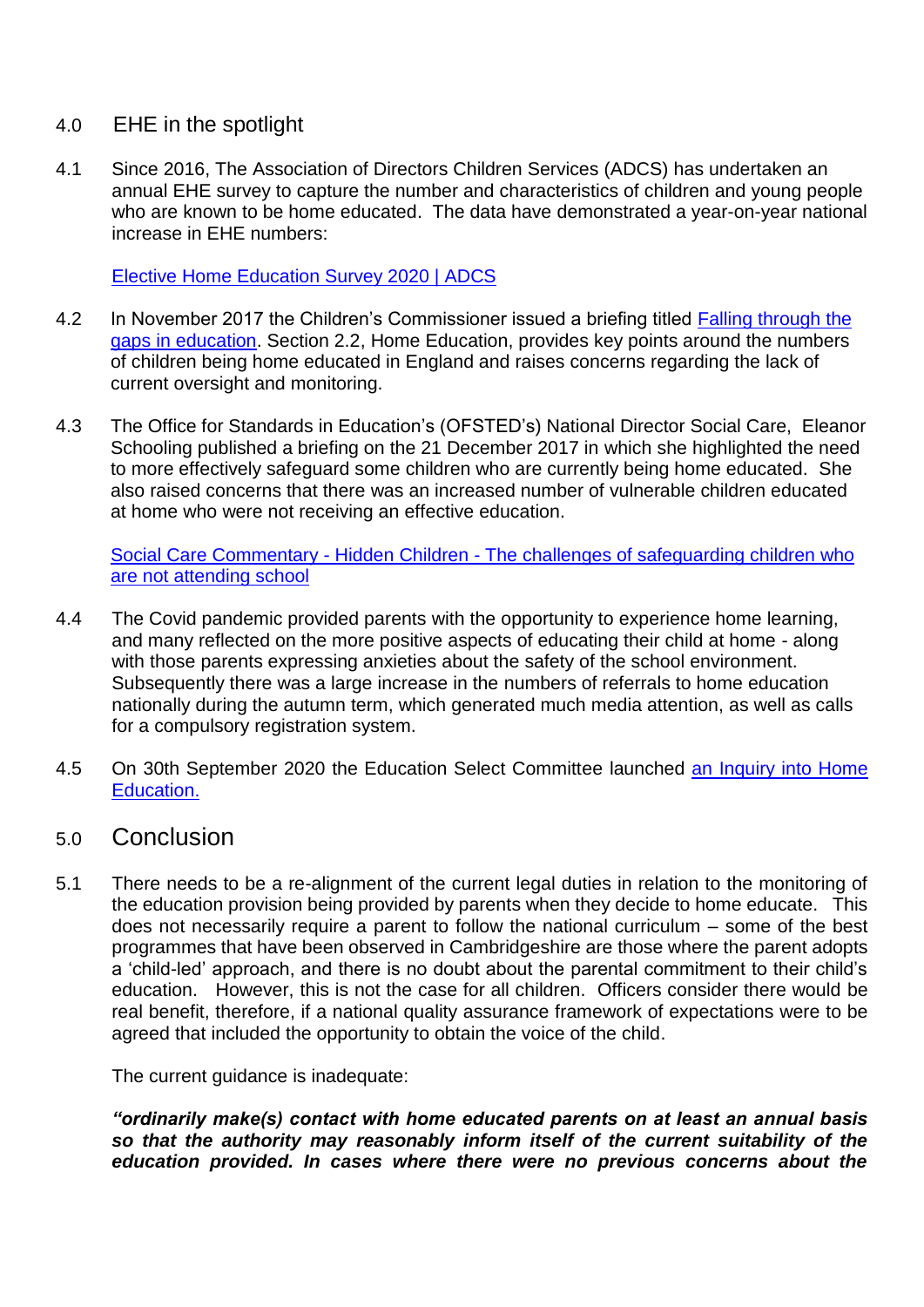#### *education provided and no reason to think that has changed because the parents are continuing to go a good job, such contact would often be very brief."*

- 5.2 Legislative change is needed to require a parent, in whatever education system their chid might be accessing, to apply to the Local Authority to register their intention to home educate. From this point the Local Authority can engage the parent to determine the preparedness of the provision, and also when appropriate to advise a school to remove a child from roll.
- 5.3 Developing a collaborative approach between the parent and local authority will begin the journey to one of support and appropriate challenge in upholding the UN Convention aspirations that every child receives the education to which they are entitled.
- 5.4 A compulsory registration system will ensure that Local Authorities are aware of all families who are home educating. The Covid pandemic has created real issues for the EHE community in accessing examinations, as the children are external candidates, and therefore unable to provide assessed work. However authorities are unaware of the actual numbers of young people affected, and this limits our ability to intervene, and provide support to these young people, who are now facing huge challenges in regards to their post 16 and post 18 options.
- 5.5 A compulsory registration system will ensure that all EHE families have access to guidance and support, enabling children and young people to access preventative services. Local Authorities will also be better placed to track and identify issues, relating to the wellbeing and safeguarding of children and young people, who we are currently potentially unknown to services.
	- Access to a wide range of health and wellbeing websites
	- Dissemination of immunisation letters
	- Access to safeguarding and online safety websites and individual referrals for support if requested.
	- Information about elective home education networks
	- Access to websites to support the delivery of careers education
	- Individual referrals suggested by the local authority for targeted careers guidance for some young people transitioning to post 16 opportunities
	- Support with funding for GCSE examination if current criteria met
	- Support with special educational needs including access to information, advice and guidance on assessment processes and education and health care plans and review processes
	- Access to SENDIASS (Special Educational Needs and Disability Information, Advice and Support service) - previously Parent Partnership is available for parents home educating.

Current guidance says: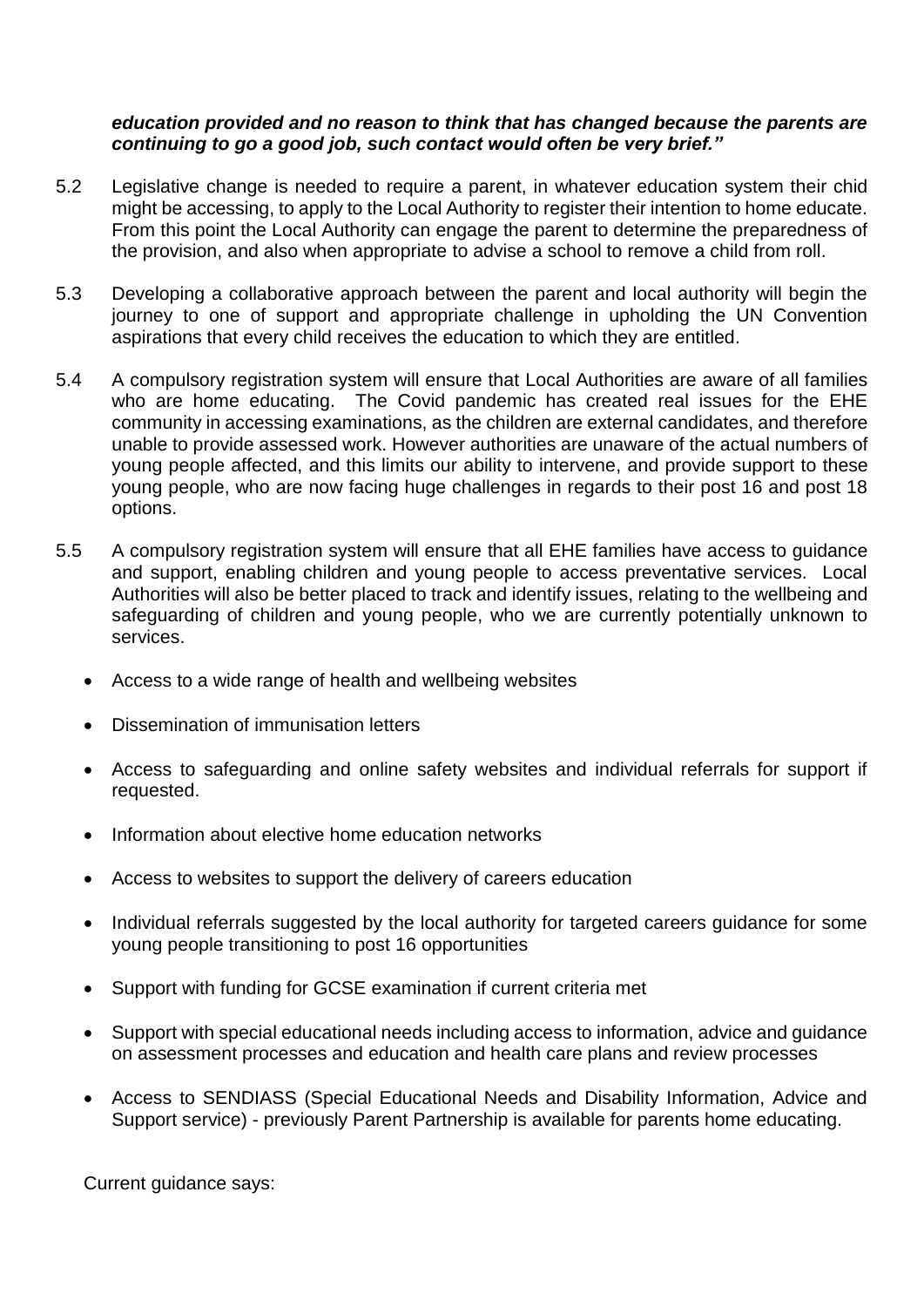*One of the most significant issues for local authorities in maintaining adequate oversight is the initial identification of children who are being educated at home. There is no legal duty on parents to inform the local authority that a child is being home educated. If a child never attends school, an authority may be unaware that he or she is being home educated.*

- 5.6 The Education Select Committee's Home Education Inquiry, requested written and oral submissions from a wide range of stake holders to help understand the current EHE arrangements, and to establish what further interventions may be required to provide better support to home educated children. The outcome of the inquiry is as yet unknown, but it is hoped that the evidence provided by many authorities will be reflected within legislative policy change, particularly in relation to:
	- A mandatory registration system
	- Local Authority approval required before a school removes a child from a school roll to EHE
- 6. Alignment with corporate priorities
- 6.1 A good quality of life for everyone

We recognise the right of a parent to home educate along with the rights of a child to r receive a suitable education

6.2 Thriving places for people to live

There are no significant implications for this priority.

6.3 The best start for Cambridgeshire's children

There are no significant implications for this priority.

6.4 Net zero carbon emissions for Cambridgeshire by 2050

There are no significant implications for this priority.

- 7. Significant Implications
- 7.1 Resource Implications

There are no significant implications within this category.

7.2 Procurement/Contractual/Council Contract Procedure Rules Implications

There are no significant implications within this category.

7.3 Statutory, Legal and Risk Implications

Until there is a change in the current legal framework there are no implications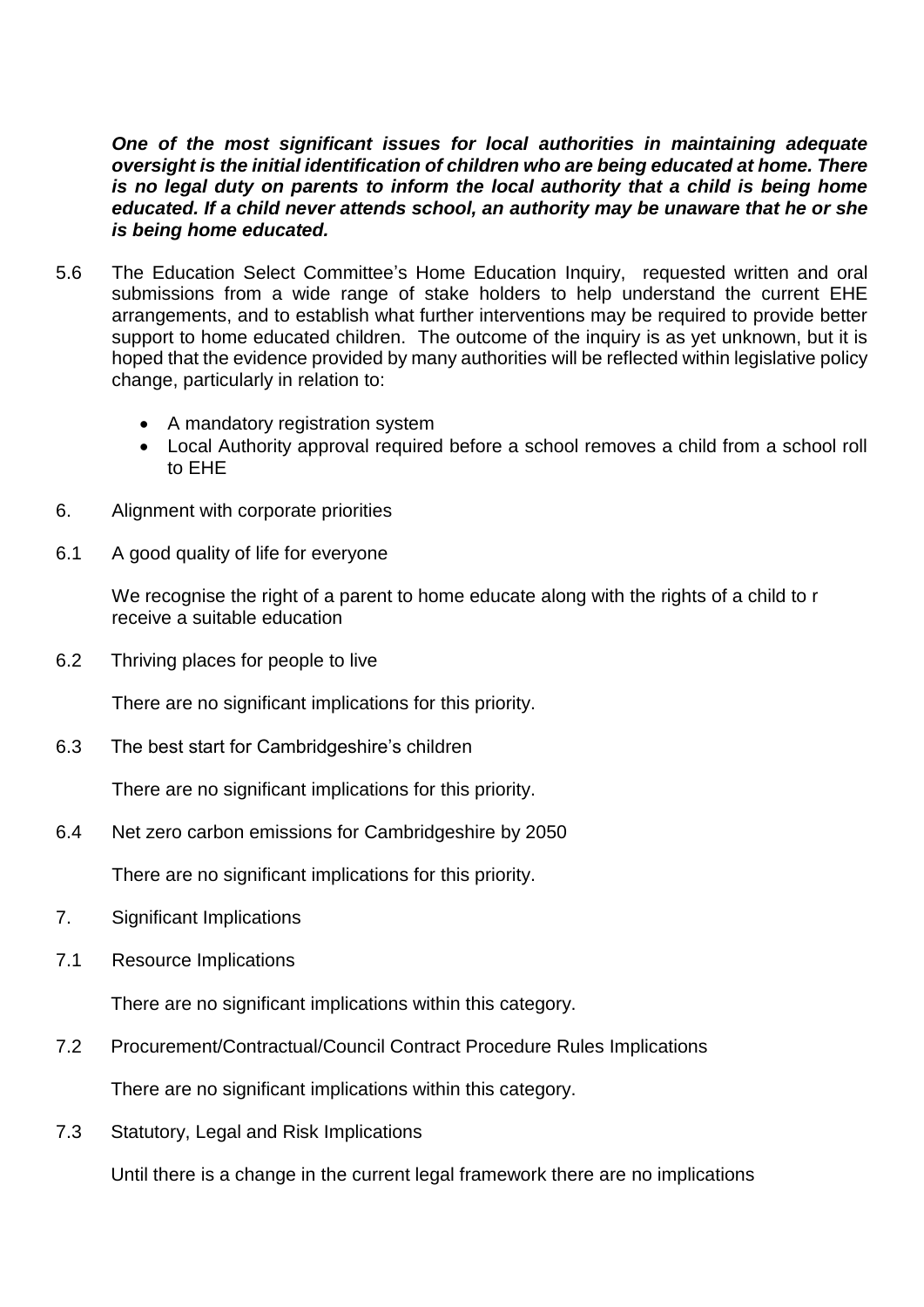7.4 Equality and Diversity Implications

There are no significant implications within this category.

7.5 Engagement and Communications Implications

There are no significant implications within this category

7.6 Localism and Local Member Involvement

There are no significant implications within this category.

7.7 Public Health Implications

There are no significant implications within this category.

Have the resource implications been cleared by Finance? No as not relevant

Have the procurement/contractual/ Council Contract Procedure Rules implications been cleared by the LGSS Head of Procurement? No as not relevant

Has the impact on statutory, legal and risk implications been cleared by the Council's Monitoring Officer or LGSS Law? Yes - The Attendance Service has a specialist Attendance Legal Manager

Have the equality and diversity implications been cleared by your Service Contact? No as not relevant

Have any engagement and communication implications been cleared by Communications? Yes/ No

Have any localism and Local Member involvement issues been cleared by your Service Contact? No as not relevant

Have any Public Health implications been cleared by Public Health? No as not relevant

# 8. Source documents

8.1 [Cambridgeshire County Council Elective Home Education web page](https://www.cambslearntogether.co.uk/services-to-schools/elective-home-education)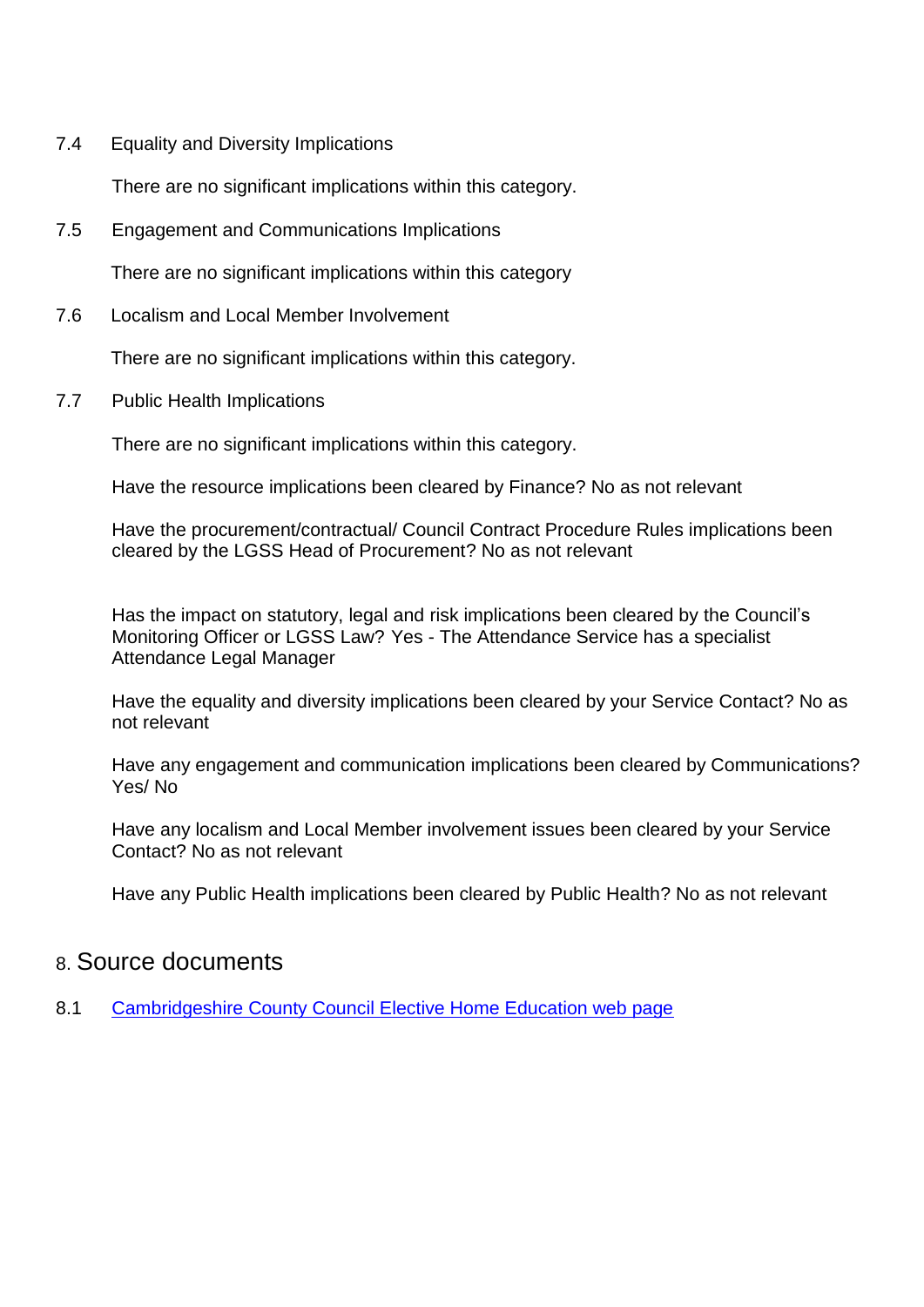# Agenda Item No: 9 – Appendix 1

# Analysis of Cambridgeshire Elective Home Education

## **Historic figures of numbers of EHE active cases recorded by academic year:**

| 2013/2014 | 678  |
|-----------|------|
| 2014/2015 | 778  |
| 2015/2016 | 936  |
| 2016/2017 | 1150 |
| 2017/2018 | 1230 |
| 2018/2019 | 1312 |
| 2019/2020 | 1381 |
|           |      |

*Note: The above clearly demonstrates the year on rise in EHE numbers - there are many reasons for this, including dissatisfaction with school. Increased local offers to the community has also elicited engagement.*

## **Active EHE cases during Academic Year and characteristic 2019/2020:**

#### **Total = 1381**

| Year           | <b>Number EHE</b> |
|----------------|-------------------|
| Non stat       | 34                |
| 1              | 46                |
| $\mathbf 2$    | 71                |
| 3              | 73                |
| 4              | 92                |
| 5              | 121               |
| 6              | 105               |
| $\overline{7}$ | 144               |
| 8              | 145               |
| 9              | 175               |
| 10             | 197               |
| 11             | 178               |

*NOTE: in line with national trends the numbers of KS4 numbers are higher than other stages. A proportion of these cases will have been home educating for some time.*

## **Ethnicity**

| Bangladeshi              | 2  |
|--------------------------|----|
| Indian                   | 6  |
| Any Oth Asian background | 8  |
| Pakistani                | 11 |
| <b>Black African</b>     | 2  |
| <b>Black Caribbean</b>   | 2  |
| Any Oth Black background | 4  |
| Chinese                  | 3  |
| Any Oth Mixed background | 22 |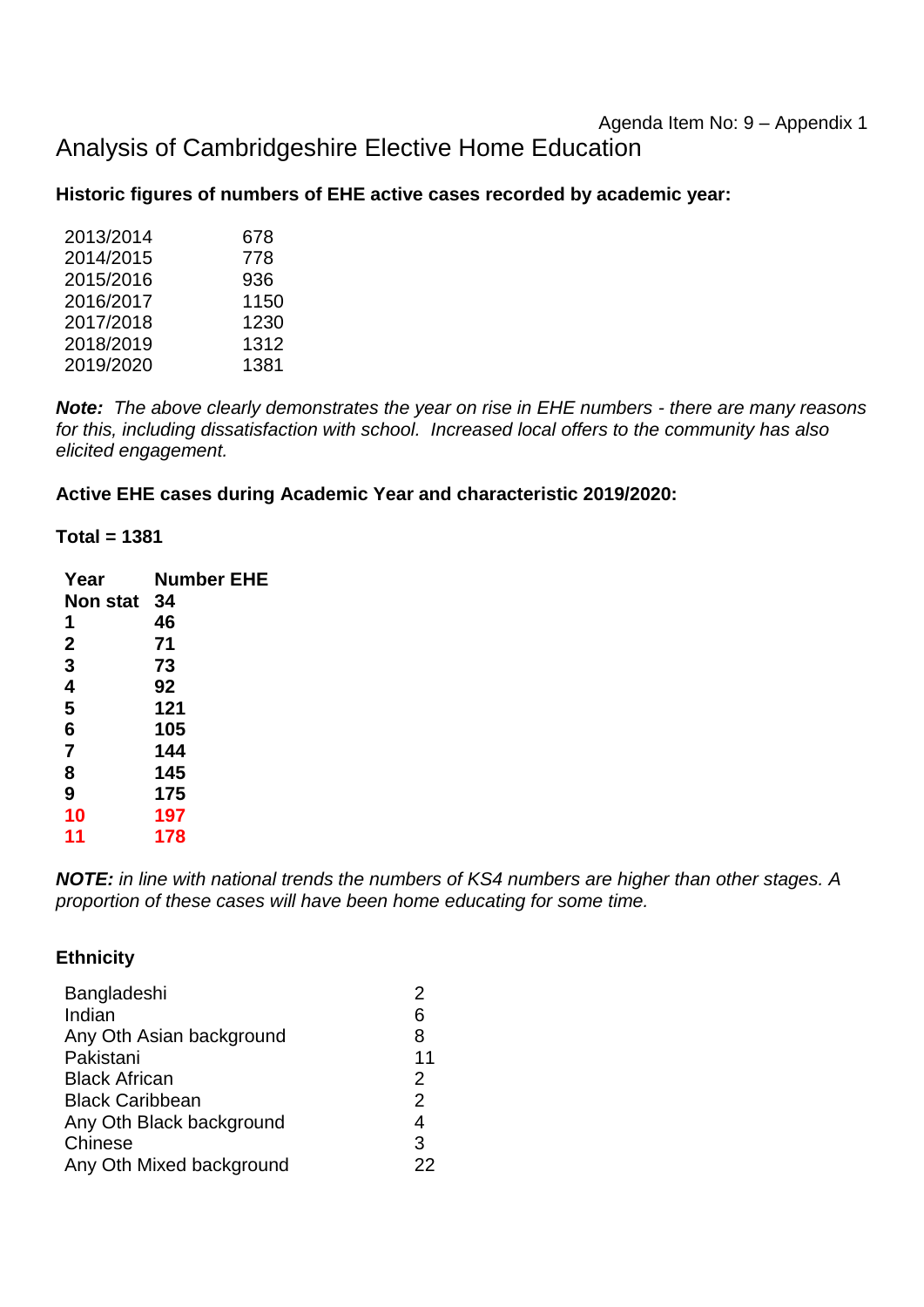| White and Asian             | 17  |
|-----------------------------|-----|
| White and Black African     | 23  |
| White & Black Caribbean     | 18  |
| Info not yet obtained/Blank | 553 |
| Any other Ethnic Group      | 6   |
| Refused                     | 12  |
| <b>White British</b>        | 789 |
| <b>White Irish</b>          | 2   |
| Traveller - Irish Heritage  | 13  |
| Any Oth White background    | 93  |
| Gypsy/Roma                  | 159 |

*NOTE: Gypsy Roma Traveller parents register their children to home educate particularly during the secondary phase. The reasons for the high levels of EHE registration is related to cultural and pragmatic issues related to lifestyle.* 

#### **Reasons provided by parents for electing to home educate:**

| Dissatisfaction with School Environment 253     |      |
|-------------------------------------------------|------|
| Lifestyle/Cultural/Philosophical                | 180. |
| <b>Emotional &amp; Behavioural Difficulties</b> | 153  |
| <b>Bullying</b>                                 | 151  |

#### **EHE children with an Education Health and Care Plan (EHCP):**

| Male   | 53 |
|--------|----|
| Female | 21 |

**NOTE:** *further exploration is required to analyse the discrepancies in relation to the above fig. We also need to explore the nature of the child's needs to consider if this is related to the parental decision to off roll to EHE*

#### **Sources of referrals:**

| Admissions                   | 23  |
|------------------------------|-----|
| <b>CME</b>                   | 107 |
| <b>CREDS</b>                 | 14  |
| <b>Attendance Officer</b>    | 145 |
| <b>Other CFA Service</b>     | 15  |
| <b>Other Local Authority</b> | 53  |
| Parent/Carer                 | 222 |
| School                       | 806 |
| <b>Social Care</b>           | 6   |
| <b>Student Assessment</b>    | g   |
|                              |     |

**NOTE:** *A high proportion of EHE referrals come from schools as would be expected. However there are a variety of other referral sources including investigations by Local Authority Officers as part of school attendance and children missing from education activities*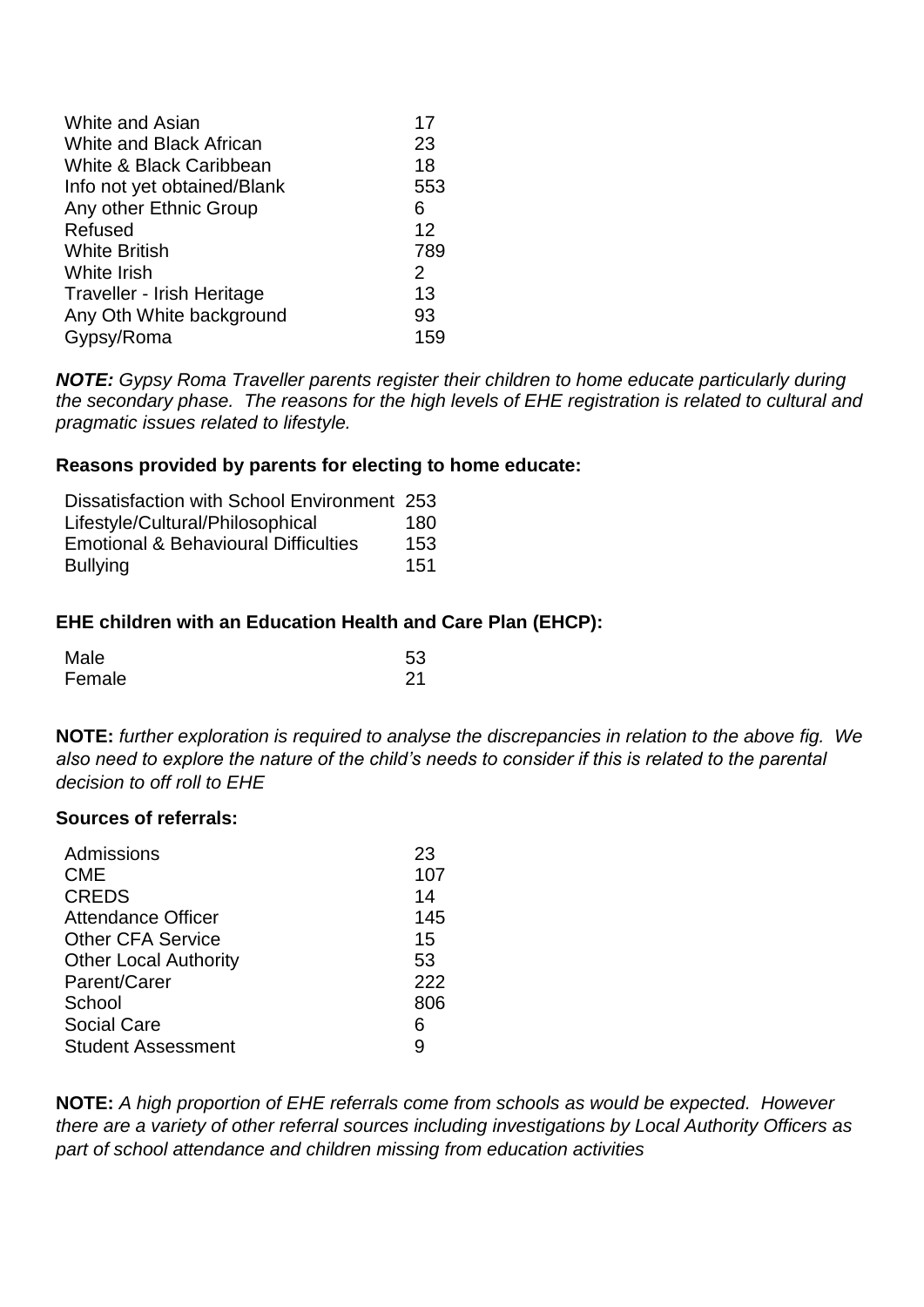## **The destination of cases closed to EHE:**

## **341 Cases were closed during the academic year of 2019- 2020**

| <b>Alternative Provision</b>      | 6   |
|-----------------------------------|-----|
| <b>Children Missing Education</b> | 24  |
| Emigrated/Abroad                  | 10  |
| Moved out of county               | 26  |
| No longer of school age           | 152 |
| On Roll Independent School- Cambs | 8   |
| On Roll Other Local Authority     | 36  |
| On Roll Within Own LA             | 231 |

**NOTE:** *short- term home education is a rising issue as evidenced above in the final figure of 231. This number represents children and young people off rolled to EHE but then to return to the school system. Many will have valid reasons for doing this - the advantage of a local authority conversation before off rolling, will provide an opportunity to explore the parent decision and to offer appropriate guidance and support if required.*

## **EHE Autumn Term 2020 Data – Opened and Closed**

## **TOTAL numbers of open cases in the Autumn Term 2020 = 1500**

## **TOTAL number of new referrals in the Autumn term 2020 = 518**

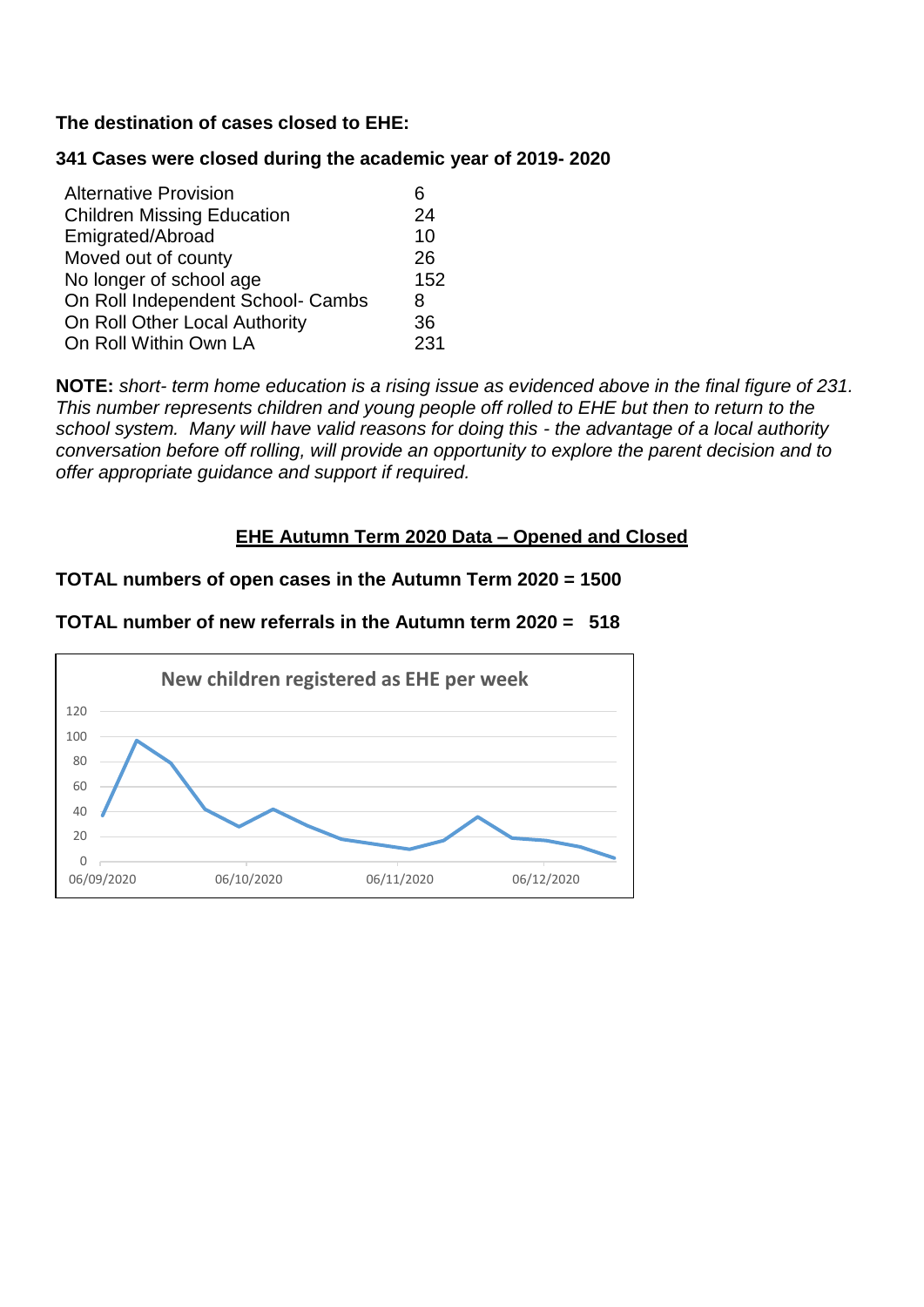